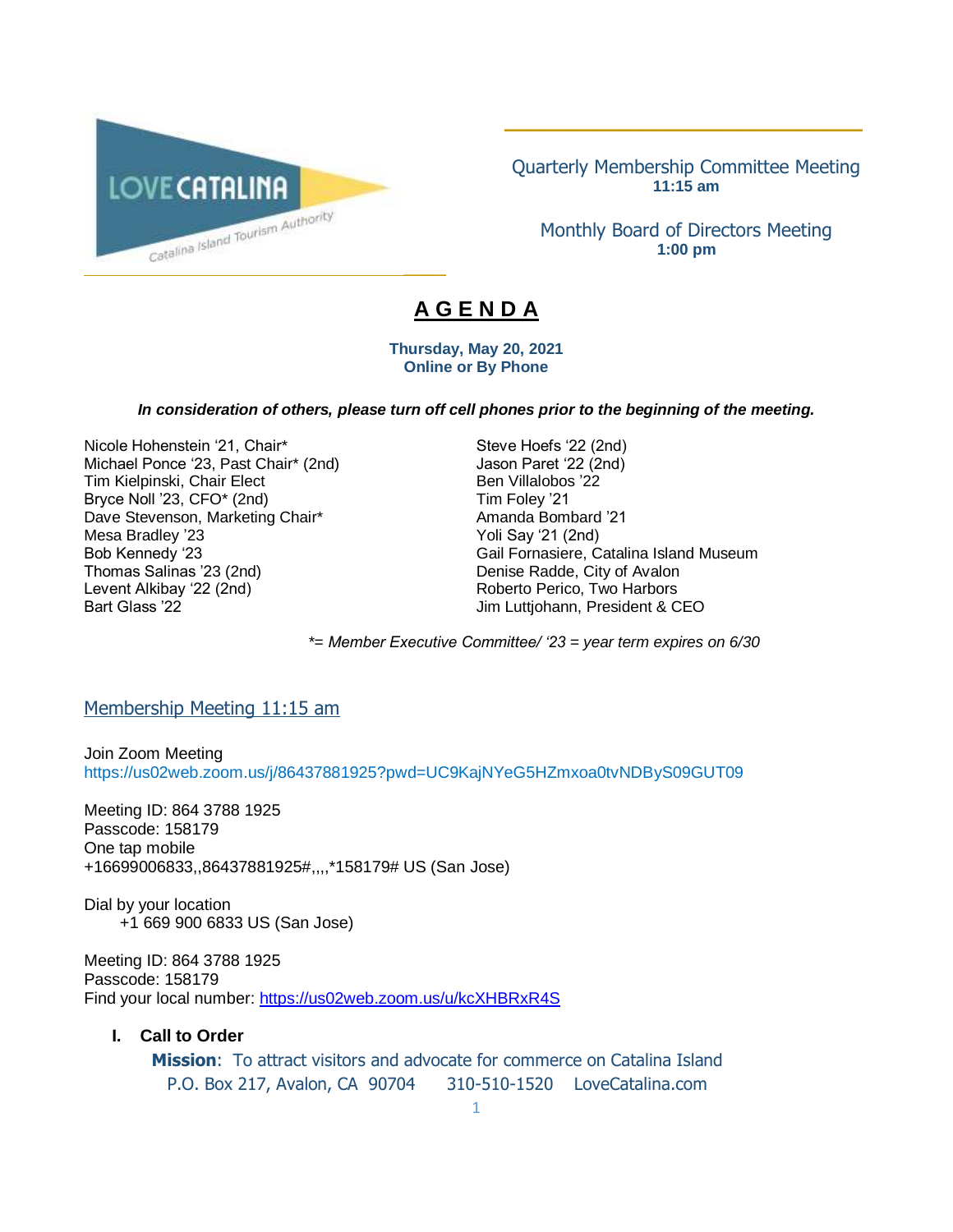#### **II. Introductions and Recognitions**

# **III. Discussion & Possible Action Item(s)**

- a. Committee Chair beginning July 2021
- b. Report on dues YTD
- c. Returning and new memberships pending
- d. Revisit incentives (multi pay and buy 12 get 18)
- **IV. Future Agenda Items**

# Board Meeting 1:00 pm

Join Zoom Meeting [https://us02web.zoom.us/j/82301353406?pwd=Sm42R0RFUHVRa2RZWm1CV0wzQ3diZz09](https://www.google.com/url?q=https://us02web.zoom.us/j/82301353406?pwd%3DSm42R0RFUHVRa2RZWm1CV0wzQ3diZz09&sa=D&source=calendar&ust=1615520592838000&usg=AOvVaw2YOhWUTEJgTHZ7_ay-dgZd)

Meeting ID: 823 0135 3406 Passcode: 866691 One tap mobile +16699006833,,82301353406#,,,,\*866691# US (San Jose)

Dial by your location +1 669 900 6833 US (San Jose) Meeting ID: 823 0135 3406 Passcode: 866691 Find your local number: [https://us02web.zoom.us/u/kdjCRx8OGt](https://www.google.com/url?q=https://us02web.zoom.us/u/kdjCRx8OGt&sa=D&source=calendar&ust=1615520592838000&usg=AOvVaw2gwBpPGmW2ln1ZL1spFK5e)

# **V. Call to Order**

#### **VI. Introductions and Recognitions**

- a. Captain Joe Badali, Avalon Sheriff's Station Captain Badali will introduce himself and discuss his new role at Avalon Sheriff's Station
- b. Dr. David Valentine Norris Presidential Chair in Earth Science Professor of Microbiology and Geochemistry University of California Santa Barbara Professor Valentine will discuss and answer questions on the recent discovery of a DDT dumpsite in the San Pedro Channel

#### **VII. Consent Item(s)**

a. Approve Minutes of April 2021\*

# **VIII. Discussion & Possible Action Item(s)**

a. Report of the Chair—Nicole Hohenstein TOT/TBID Update

**Mission**: To attract visitors and advocate for commerce on Catalina Island P.O. Box 217, Avalon, CA 90704 310-510-1520 LoveCatalina.com